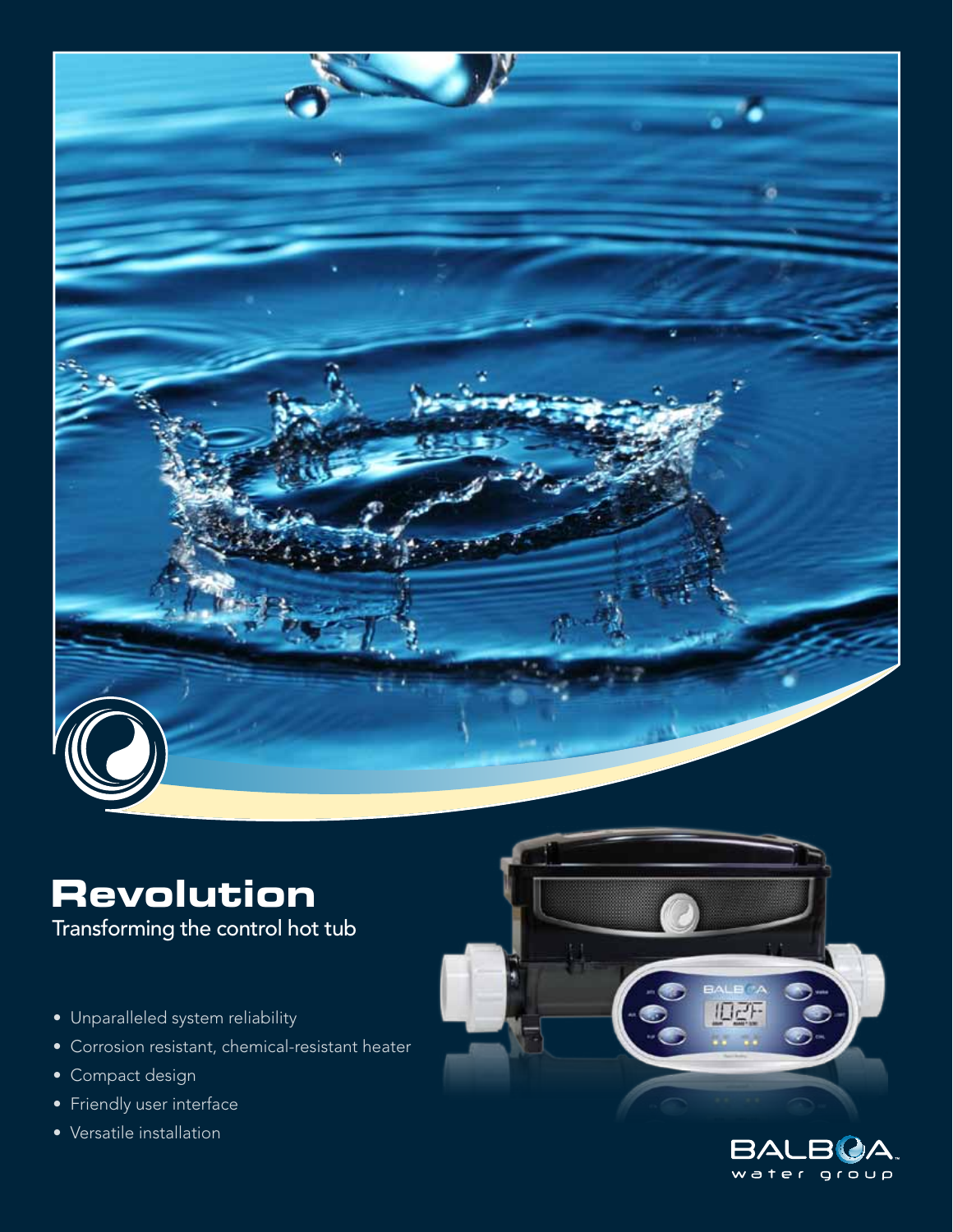## Revolution Transforming the control hot tub



#### Incomparable System Reliability

Balboa is setting a new industry standard for unmatched system reliability. Utilizing advanced technology and high temperature corrosion resistant mission critical materials from the automotive and other industries, the Revolution hot tub control systems all but eliminate leaks due to corrosion or harsh chemicals. Together with a newly designed, energy efficient heating coil that reduces element failures due to rattling, Balboa is providing peace of mind for the end-user.

#### Tight Spots are a Thing of the Past

The Revolution sports a compact low profile package offering flexibility with mounting and bi-directional flow capabilities on pressure or vacuum applications to give you the most in tub design and manufacturing line flexibility. A single model can be configured on the line to support various system configurations without adding additional skus. Together with a new terminal block designed for easy field installation, the Revolution expands the world for you.



| <b>System Specifications</b> |                                            |  |
|------------------------------|--------------------------------------------|--|
| Recommended Ozone Support    | Balboa ozone (UL certified)                |  |
| Voltage Supply               | 240V or 120V                               |  |
| <b>Sensors</b>               | M7 patented temperature probes             |  |
| <b>Certifications</b>        | UL recognized                              |  |
| Spa Light Control            | LED lights only (no incandescent lighting) |  |

| <b>System Material</b><br><b>Number</b> | <b>Descriptions</b>                     | Pump 1                      | Pump 2 or<br><b>Blower</b> | Heater                        |
|-----------------------------------------|-----------------------------------------|-----------------------------|----------------------------|-------------------------------|
| 56125-02                                | System Balboa BP1500 (Domestic)         | 2 spd or 1 spd<br>with Circ | spd                        | 4.0 kW 800 Incolov<br>Element |
| 56126-02                                | System Balboa BP1500 (Domestic)         | 2 spd or 1 spd<br>with Circ | 1 spd                      | 4.0 kW Titanium<br>Element    |
| 56129                                   | System Balboa BP1600 CE (International) | 2 spd or 1 spd<br>with Circ | l spd                      | 3.0 kW 800 Incolov<br>Element |
| 56130                                   | System Balboa BP1600 CE (International) | 2 spd or 1 spd<br>with Circ | 1 spd                      | 3.0 kW Titanium<br>Element    |

| Compatible Plumbing Kits (Coupling nuts and seals included) |                                |  |
|-------------------------------------------------------------|--------------------------------|--|
| 55911                                                       | 2" Tailpieces (2-Speed Pump 1) |  |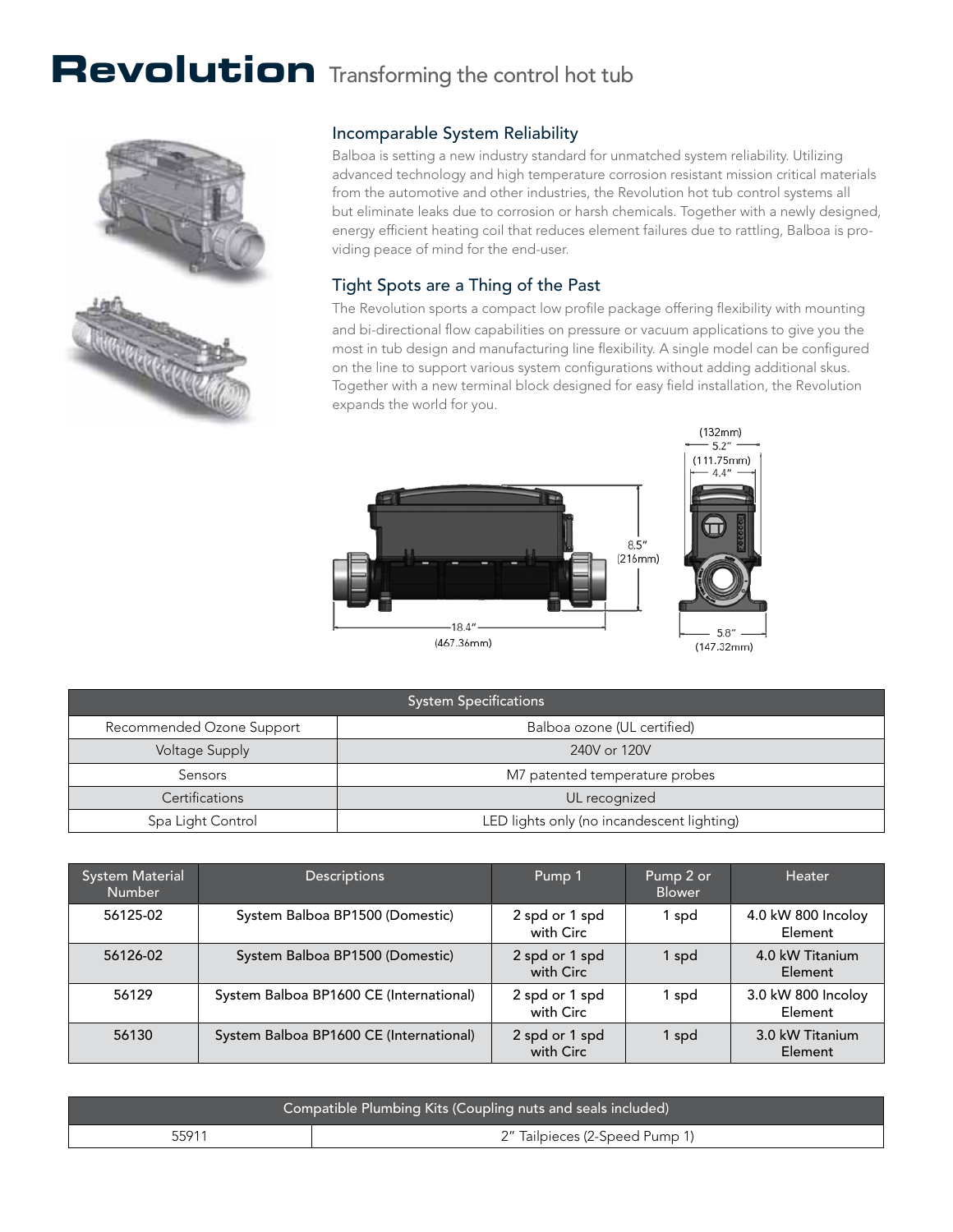## **Revolution** WI-FI Hardware Connections

#### Wireless System Control

Now you can control your system wirelessly. With a few simple connections and some additional hardware you can have full control of your spa system. To download the software go to the Apple Apps store and download the free spa app, run through the quick setup and your done.



For more information on our spa app please visit www.balboawatergroup.com/iphone-application or you can contact our technical support at 714.834.0384.

Note: All spa installation or repairs must be done by a qualified electrician in accordance with the country or local electrical codes in effect at the time of installation.

### Additional Hardware Needed For WI-FI Connections



Y-Cable 4 Pin (25657) WI-FI Module (50254)



Dimension: Width 3.75" (95.25mm) Height 4.75" (102.65mm) Depth: 1.125" (28.57mm)